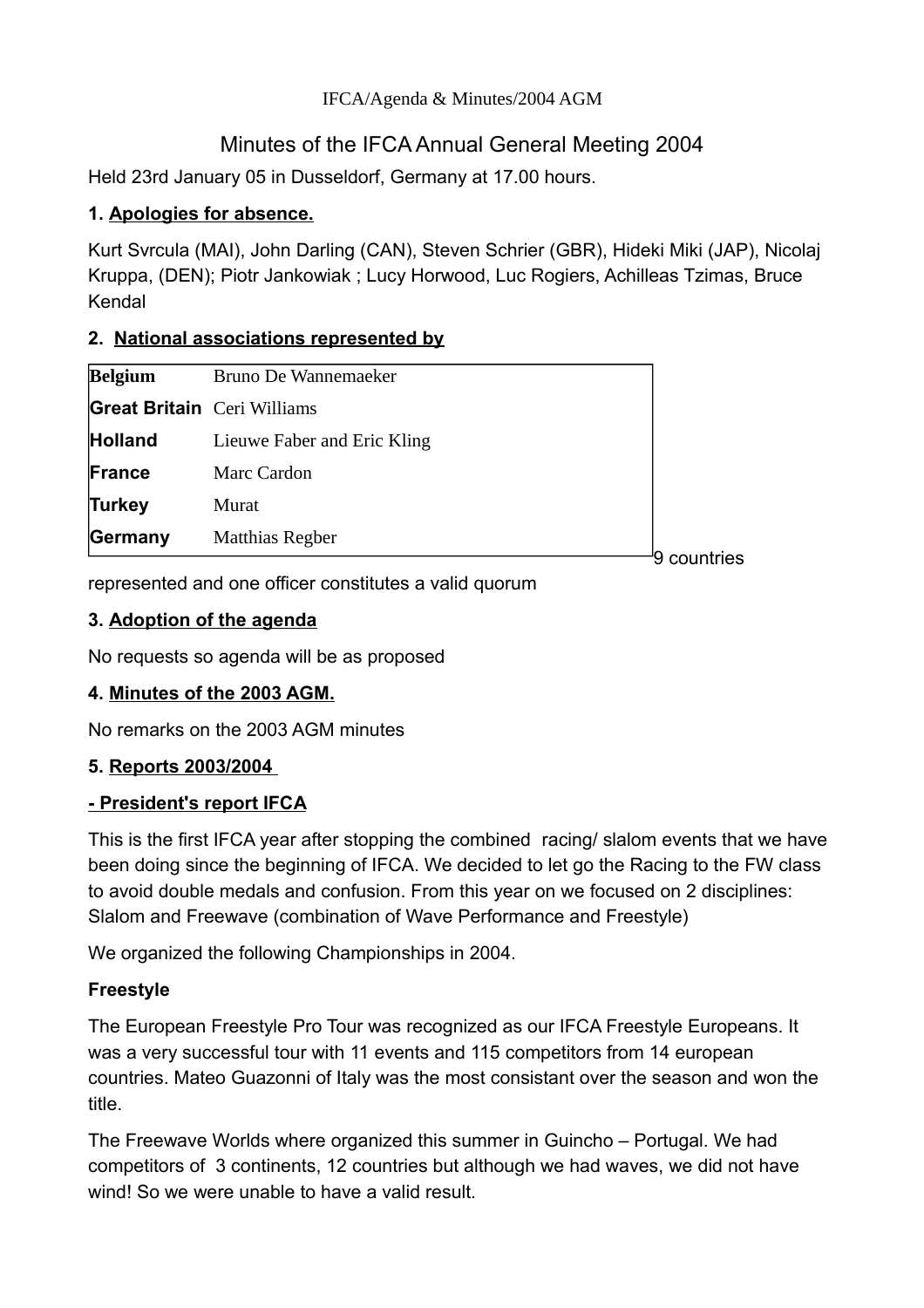**The Slalom Worlds** were at first announced for Taiwan in early September . They were canceled after political problems and rescheduled for the Isle of Wight, during the Whiteair Extreme Festival at the end of October. Due to the short notice, a boycott by the PWA, we had to change the format down to an Invitational Event and had no valid World Championships.

In Germany, Holland, the UK, Belgium and a lot of countries is slalom growing very fast again. We should continue to work on this discipline in the future.

Other activities the IFCA executive have developed:

Together with ISAF we worked out a new Production Board Scheme

With ISA (International Speed Association) we founded the basis for a World Speed Tour with 4 International events and we established the cooperation of ISA and WSA. We try to help them to apply for recognized ISAF class in November 2005.

# **- Financial Report IFCA / IWA**

Bruno De Wannemaeker commented on the IFCA/IWA Income & Expenditure by Class for the periods January through December 2003 and 1 January to December 2004.

Since all expenses and Income for the class are handled through IWA, the IFCA reserve money is almost not touched (only bank charges and interests will be invoiced and received in 2004)

IFCA financial report:

total assets on 31/10/03 - 9.213,04 Eur.

total assets on 31/10/04 - 9.006,04 Eur. (= - 229,50 euro)

total assets on 31/10/05 - 9.238,41 Eur. (= + 232,37 euro)

See enclosed excel documents with

IFCA BUDGET

The IWA overview is downloadable from the IWA website.

During the meeting we discussed the request of IWA to put all the IFCA reserves in the IWA accounts as the FW and Raceboard class already have done.

We decided to see what will happen to the Mistral Funds. If they decide to do the same we will also consider it.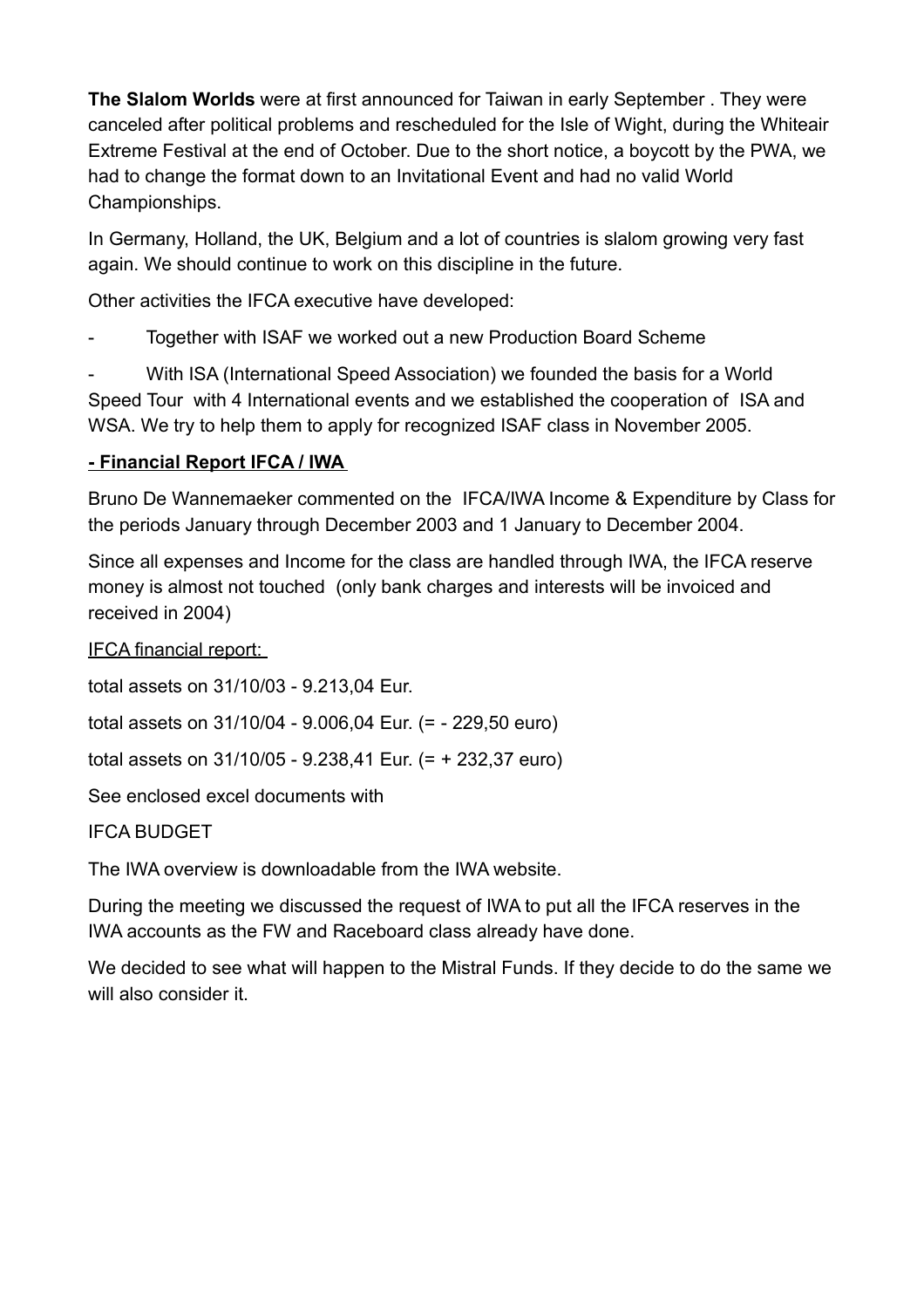### **6. Rules and Regulations**

### **- New format IFCA Class Rules**

- 2 boards and 4 sails for slalom only events
- slalom boards minimum width 250 mm
- age limit Youth is now under 20 in stead of under 19
- removed G11b

see revised attachement1

#### **- Amendments IFCA Championships Rules**

we removed the old 4.2 International Events

see revised attachement2

#### **- Amendments IFCA Constitution**

we removed the old article  $10.2 \div 10.5$ 

see revised attachement3

### **- Appointment IFCA "Secretary General" (Rory Ramsden nominated)**

The AGM decided to allow Rory Ramsden to do the job of Secretary General of the class. He will do this not in his personal name but the job and title is linked to the job and title of the IWA Executive Secretary.

John Darling remains the Honorary Secretary of the IFCA

#### **7. 2004 and onwards event schedule.**

- The EFPT Tour will continue as Freestyle Europeans ;
- The Freestyle Worlds are in Silvaplana Switzerland , August
- The Slalom Europeans are in Cesme Turkey, June 22-26 ;
- The Slalom North Americans are in Squamish, BC Canada, July 19-24;

It is expected that a continental slalom championships will be organized in South America and Asia

- The ISA has scheduled 4 events:
- 2-10/4: Port St Louis
- 22-30/7: Fuerteventura
- 15-23/10: Namibia
- 19-27/11: Taiwan

A Dutch organizer was granted permission to start to work on a 2006 wave tour on the same basis as the EFPT leading into a European Wave title 2006. If possible a one off